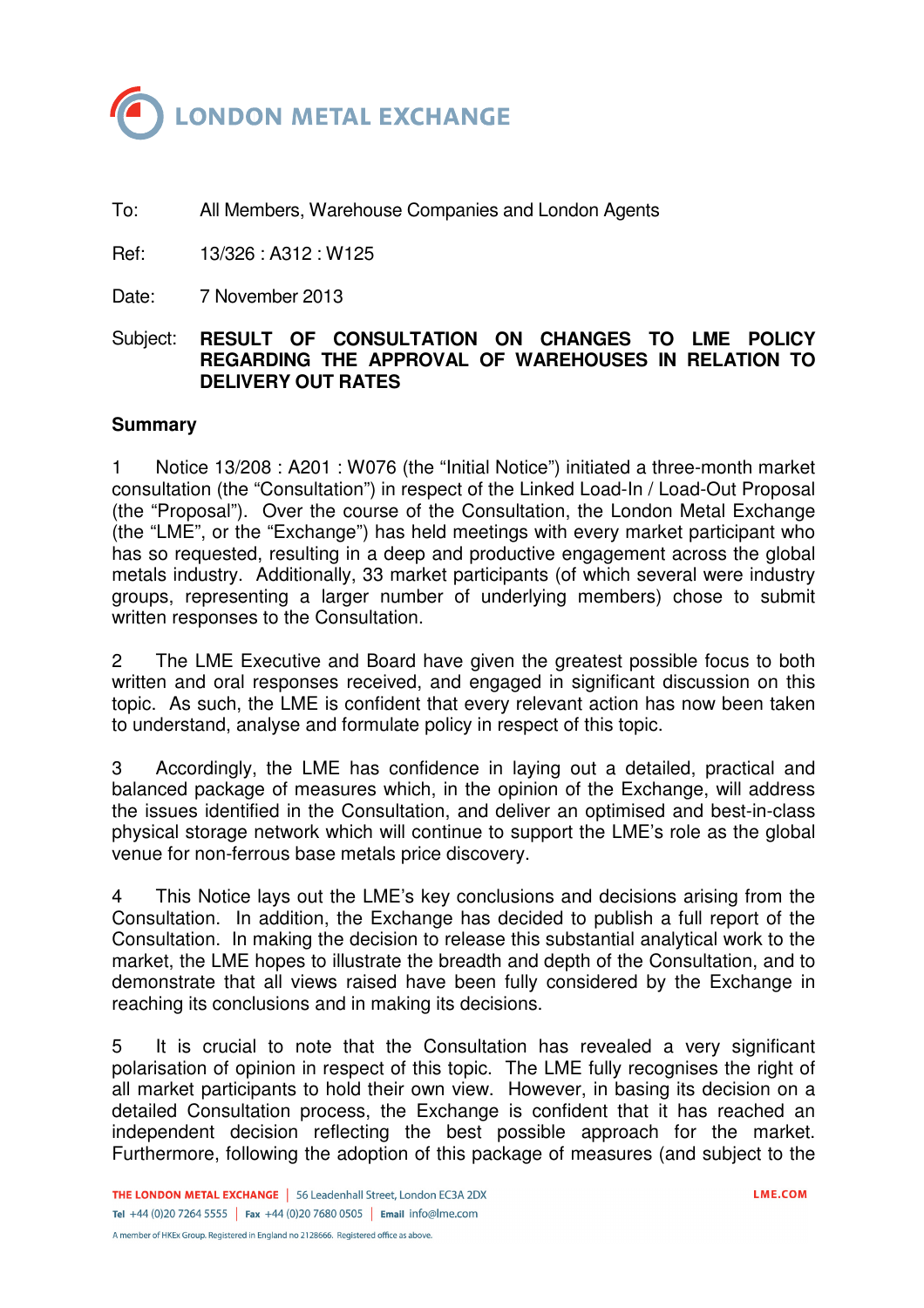

ongoing review measures set out in this Notice), the LME reminds market users that – as a regulated market – there must be a single set of rules by which all participants abide.

# **Assessment of the global metals market**

6 Following extensive work in the Consultation, the LME believes that the effect of queues is to create a discount between the free market price of metal, and the value of an LME warrant in a warehouse with queues. By extension, this causes the LME price to trade at a discount to the free metal price. This is then observed by the market as the free market price of metal trading at a premium to the reported LME price. Although there will always be a premium due to the "in-warehouse" nature of the LME contract (requiring, for example, the payment of an FoT load-out charge to convert an LME warrant into free metal), the effect of the queues is to increase this premium as a proportion of the "all-in" free metal price.

7 While the LME does not believe that the effect of queues is indicative of economic or market failure, the Consultation has clearly indicated that the existence of the increased premium that excessive queues cause creates significant difficulties for the metals community in respect of both discovery of the "all-in" price, and effective hedging of that price. Accordingly, it is appropriate to take action to address this issue.

## **Action: Reduce queues via implementation of the Linked Load-In Load-Out Proposal**

8 While the LME fully accepts that there may exist other routes to ameliorate the problem (which are separately considered in this Notice), and which routes the LME does not rule out taking if necessary and feasible, the fundamental role of the queues in increasing premiums and thus creating price discovery issues must surely mean that the most logical course of action is to address the existence of those queues. This will allow the LME to better deliver a market of last resort to physical metals users. This is the core intent of the Proposal, and the Exchange affirms this aim.

9 Furthermore, in the context of the Consultation, no alternative course of action to address queues has been proposed which, in the opinion of the Exchange, better balances the need to manage queues down within the practical and legal framework under which the LME operates, the logistical constraints of certain warehouse facilities, the equitable right of warehouse operators to recoup the significant investment made in LME facilities, and concerns from producers as to the effects of large quantities of stored metal being discharged into the market over a short period of time.

10 As such, the LME confirms that it will proceed to implement the rule laid out in the Proposal, subject to certain modifications as set out below (such rule, together with the modifications, the "Rule").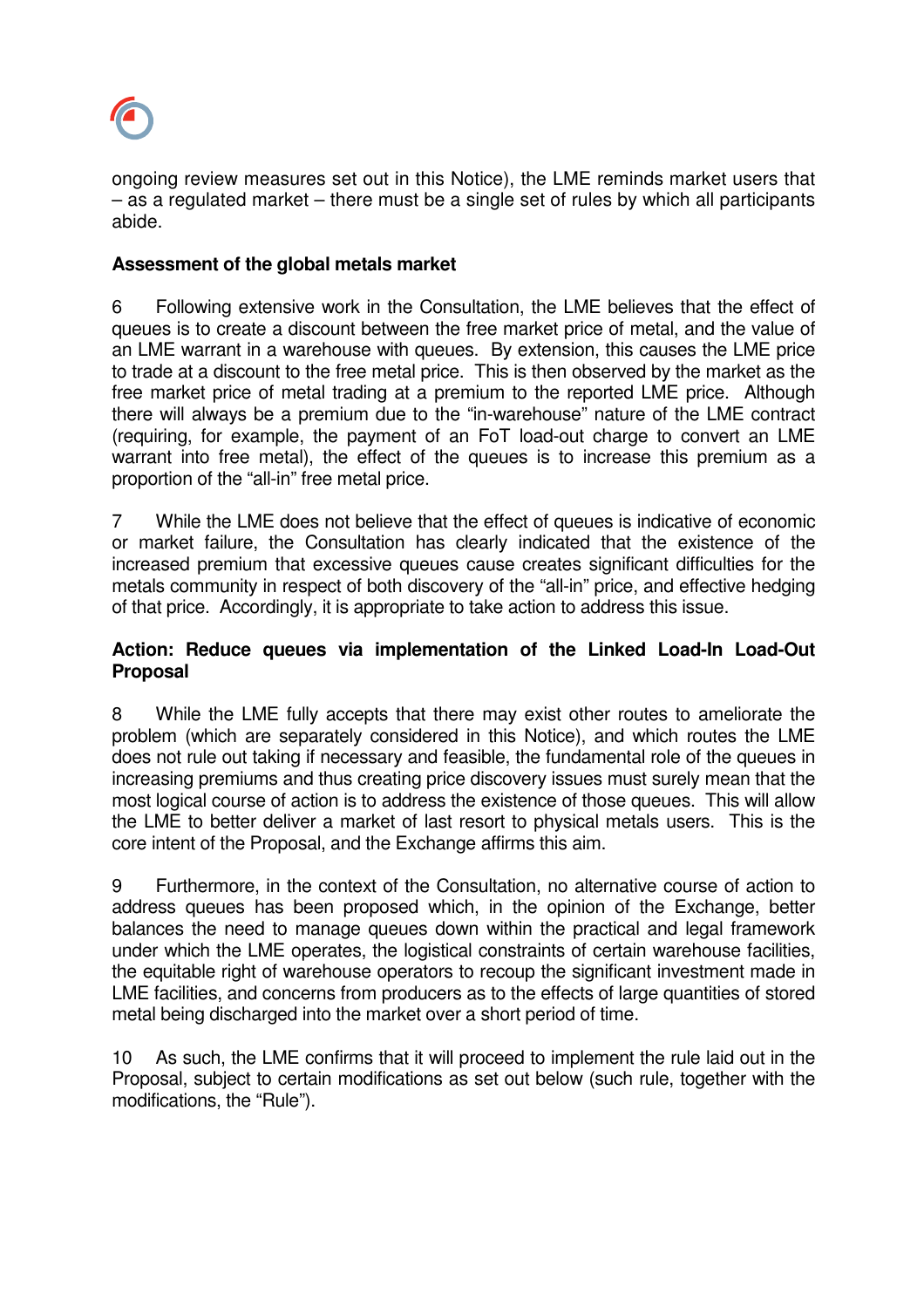

#### Queue threshold

11 Significant attention from respondents in the Consultation has focused on the queue threshold above which a Warehouse becomes an Affected Warehouse, and hence subject to the Rule.

12 The original decision to set the threshold at 100 days was driven by the Exchange's assessment that metals users do not generally make use of LME warrants as a direct element of their metals sourcing strategy, preferring instead (even in the absence of queues) to employ the services of merchants to deliver metal of a given brand and shape to a particular location. As such, the 100 calendar day threshold was chosen not because the LME believes that this represented an appropriate waiting time for physical metals users, but rather because the LME viewed the queues as drivers of premiums, and believed that queues capped at 100 days would appropriately mitigate the impact on premiums.

13 The Consultation has confirmed the view that physical users are unlikely to make significant direct use of LME warrants as a direct avenue of metal sourcing, even in a non-queue environment. However, many respondents have suggested that the LME's role as a market of last resort should require warrants to be accessible within the sourcing horizon of a physical metals user. This would further have the effect of rendering the LME price more comparable to the free metal price charged by a merchant, as one of the key elements of the merchant premium (ready access to metals, in contrast to queued LME warrants) would fall away. The Exchange therefore agrees that a lower queue threshold would have desirable consequences for users.

14 The logistical argument against a lower (or even zero day) queue threshold is that any warehouse (even one prioritising quality of logistical service) has the potential to accumulate a queue if multiple warrantholders cancel simultaneously (which may be driven by an exogenous economic event). It is not felt desirable to subject warehouses with "operational" queues to a set of requirements which are designed to address "structural" queues, particularly given the need to incentivise continued investment in the LME warehouse network (see paragraph 28 below).

15 As such, the appropriate approach is to reduce the queue threshold to the point where a material risk of catching purely "operational" queues under the Rule would not arise. As a result of the views expressed in the Consultation, the Exchange considers the appropriate threshold to be 50 calendar days – and, at this level, the Exchange is confident that the contribution of queues to premiums will be appropriately mitigated.

16 The Exchange will continue to keep this figure under active review. In particular, if the metal user community demonstrates a desire to make direct use of LME warrants for metal sourcing, this would be viewed by the Exchange as a persuasive argument for a future reduction in the queue threshold. Furthermore, as explained further in paragraph (37) below, the LME will reserve a general power to take specific action against Warehouses which it considers to have intentionally created queues, even if such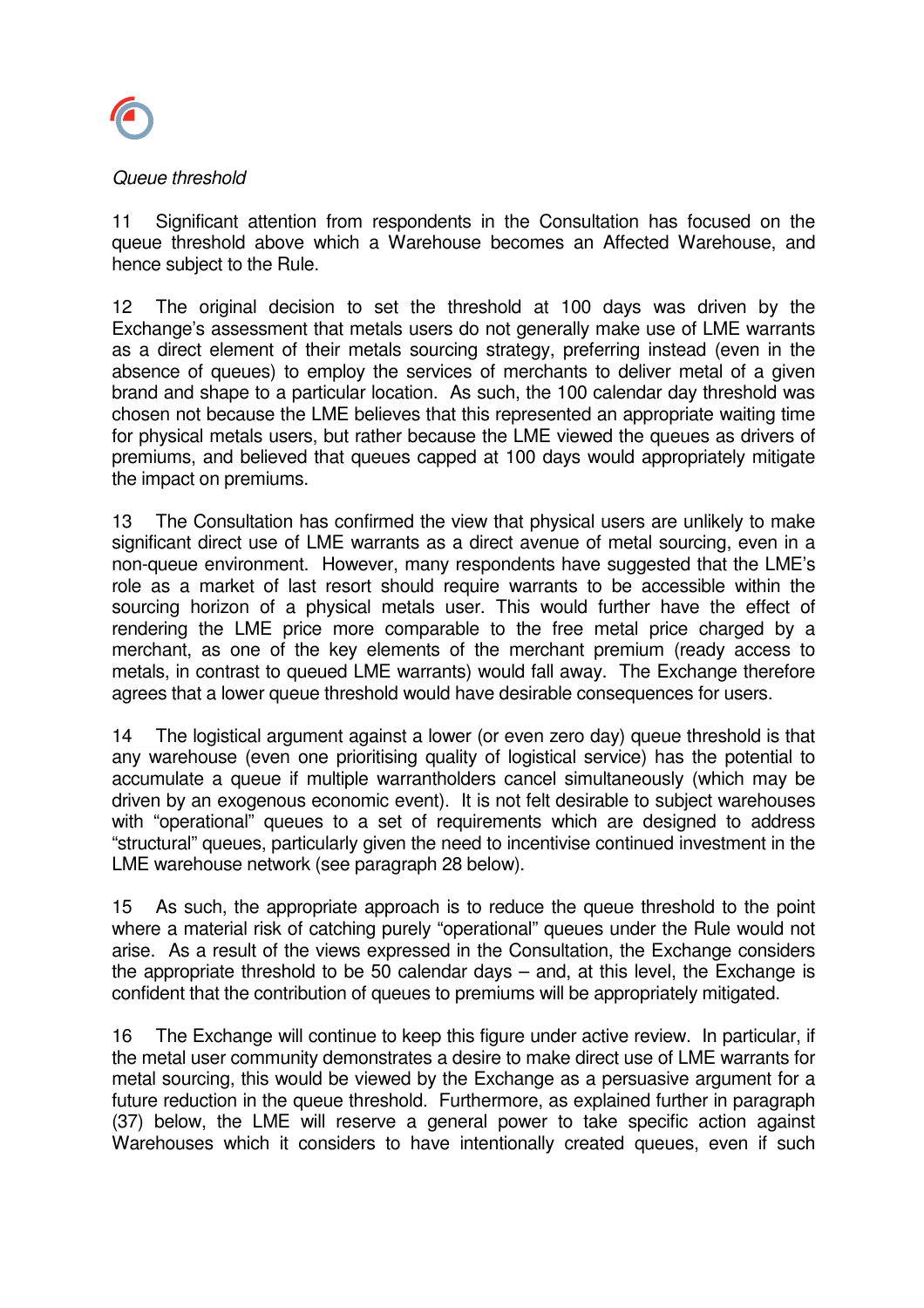

queues remain below the threshold.

## Decay factor

17 Consultation respondents have additionally focused on the 0.5x decay factor in the calculation of the Cumulative Incremental Load-Out Requirement. In very simple terms, this requires that the Rule must be in operation for two Business Days to remove one calendar day of accumulated queues.

18 Again, the formulation of policy in this respect will require the LME to arrive at a compromise between the demands of metals users (who, in general, wish to see a higher decay factor, given that this will both increase the flow of metal out of the warehouse, and cause queues to shrink more quickly) and warehouses (for whom an increased decay factor could give rise to greater obligations, which may act to make the Rule less practically workable for warehouses with logistical constraints as a result of historical decisions as to their construction).

19 However, in the view of the Exchange, the first-order effect (increasing queue decay) is less significant than the second-order effect (decreasing the willingness of warehouses to pay a significant incentive for metal). Even if queues will take several years to fall below the threshold (which is the likely scenario for certain of the Affected Warehouses), those Warehouses will be incentivised by the Rule to restrict load-in further compounding queue lengths for fear of giving rise to significant load-out obligations – and this phenomenon has already been reported (presumably on the basis that warehouses expect implementation of the Rule) during the course of the Consultation. As such, the willingness of warehouses to pay high incentives to any metal owner would be expected to be mitigated in the short-term, in advance of the queue itself coming under control.

20 On this basis, the LME does not propose to modify the decay factor in light of the Consultation. However, the Exchange understands that this is a key policy lever, and therefore intends to keep it under review and to make further necessary corrections on either a systemic basis, as set out in paragraph (25) below, or per Warehouse, as set out in paragraph (37) below.

## Rents and FoTs ("Charges")

21 The possibility of increased Charges as a result of the Rule was highlighted in the Initial Notice. Furthermore, a number of Consultation respondents have commented that (even in advance of any potential future increase), warehouse Charges are already too high.

22 Following considerable analytical work, the LME does not believe that the warehouse market is uncompetitive. However, as has been known for some time, there does exist a model of warehousing use (under which a metal owner warrants metal and then immediately sells that warrant) whereby competition between warehouses is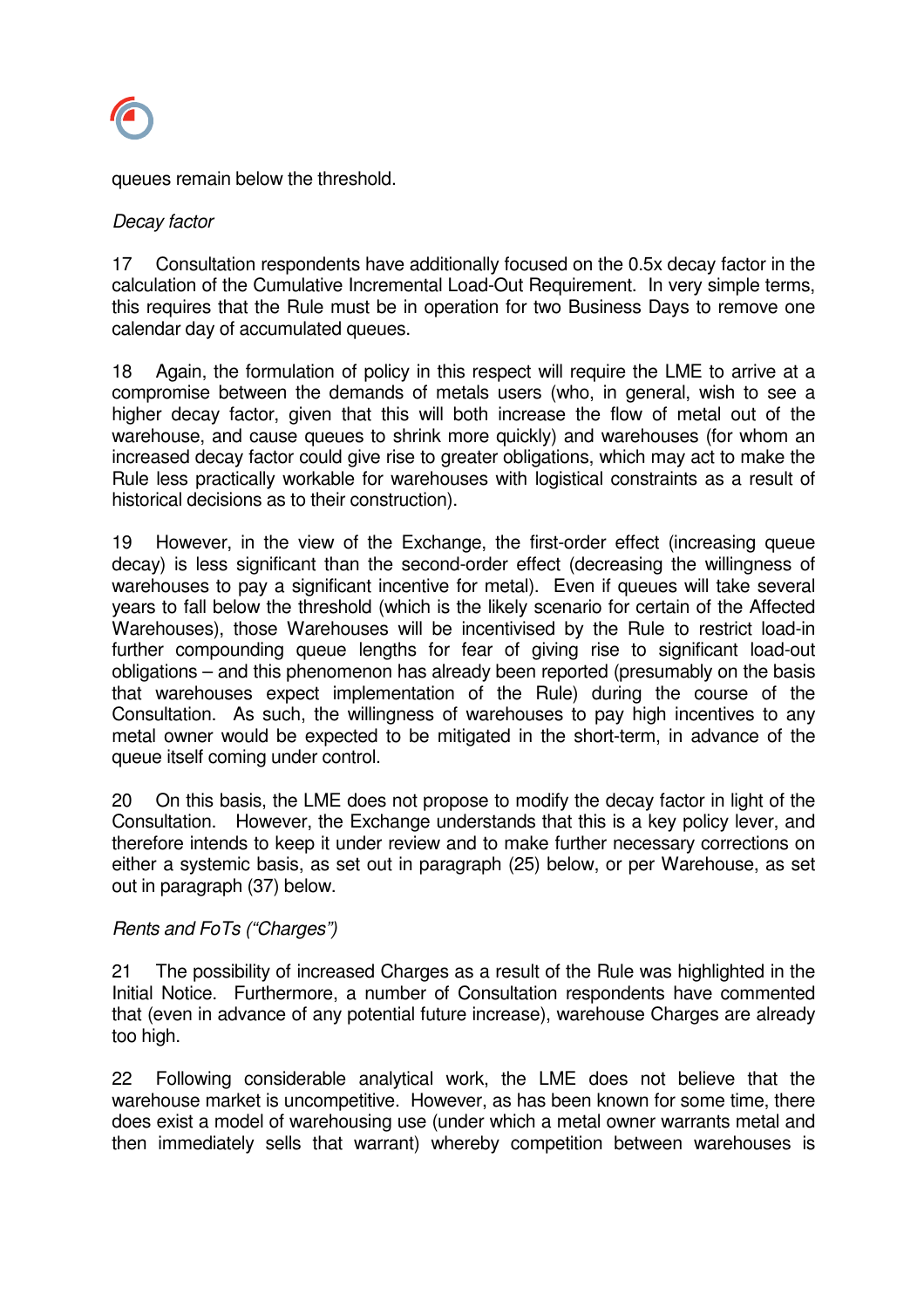

conducted not on the basis of low Charges (which will be substantially paid by the buyer of the warrant, who does not control the choice of warehouse), but on the basis of high incentives (which are paid to the initial metal depositor, who does control the choice of warehouse). Ultimately, as explained in paragraph (6) above, the value transfer between seller and buyer is priced-in to the level at which the warrant trades between the parties (and hence the LME price). As such, whilst this does not represent a market failure, it does give rise to potential significant difficulties in price discovery and hedging as explained in paragraph (7) above.

23 The ability of warehouses to pay incentives, and hence the motivation to levy high Charges, is significantly (although by no means totally) linked to the existence of queues. As such, the long-term impact of the Rule in reducing queues will, the LME believes, eventually put downward pressure on Charges. If warehouses were to seek to increase their Charges by way of response, the risk of a distortive impact on price discovery and hedging would very likely remain.

24 There is currently considerable user, regulatory and political scrutiny of the LME warehousing system. Any attempt by warehouses to increase their fees in the short term is likely to be viewed in an extremely negative light by key market stakeholders.

25 Furthermore, the LME views the issue of high Charges as interlinked with the issue of queues, given that the worst-case "embedded revenue" for a Warehouse is found by multiplying per-warrant queue length by the rent, and adding the FoT charge. In particular, the Exchange's decision not to increase the decay factor, as explained in paragraph (20) above, has been made on the basis of fee structures as currently conceived. To the extent that submitted 2014 rents demonstrate an increase, the LME will consider the extent to which an appropriate and proportionate policy response would be an increase in the decay factor so as to protect against the distortive effect such increases may have on price discovery and hedging.

26 Many consultation respondents expressed concern with existing high Charges and requested that the LME take action to regulate the LME warehousing system by capping Charges. This is an ongoing issue and the LME recognises that there is considerable public interest in tackling it. Accordingly, the Exchange has in train a legal review of the parameters for action in this regard.

## Other unintended consequences

27 As laid out in the Initial Notice, a core concern for the market is the potential lack of willingness of a Warehouse to accept large quantities of metal for warranting given the potential for that Warehouse to incur obligations under the Rule. The Consultation has revealed that, in the economic short-term, operators of non-Affected Warehouses are ready and willing to make up any shortfall in warranting capacity resulting from the impact of the Rule on Affected Warehouses. However, short position holders on the LME are reminded that it remains their responsibility to ensure that warranting capacity exists for metal they intend to deliver in settlement, and such shorts may need to ship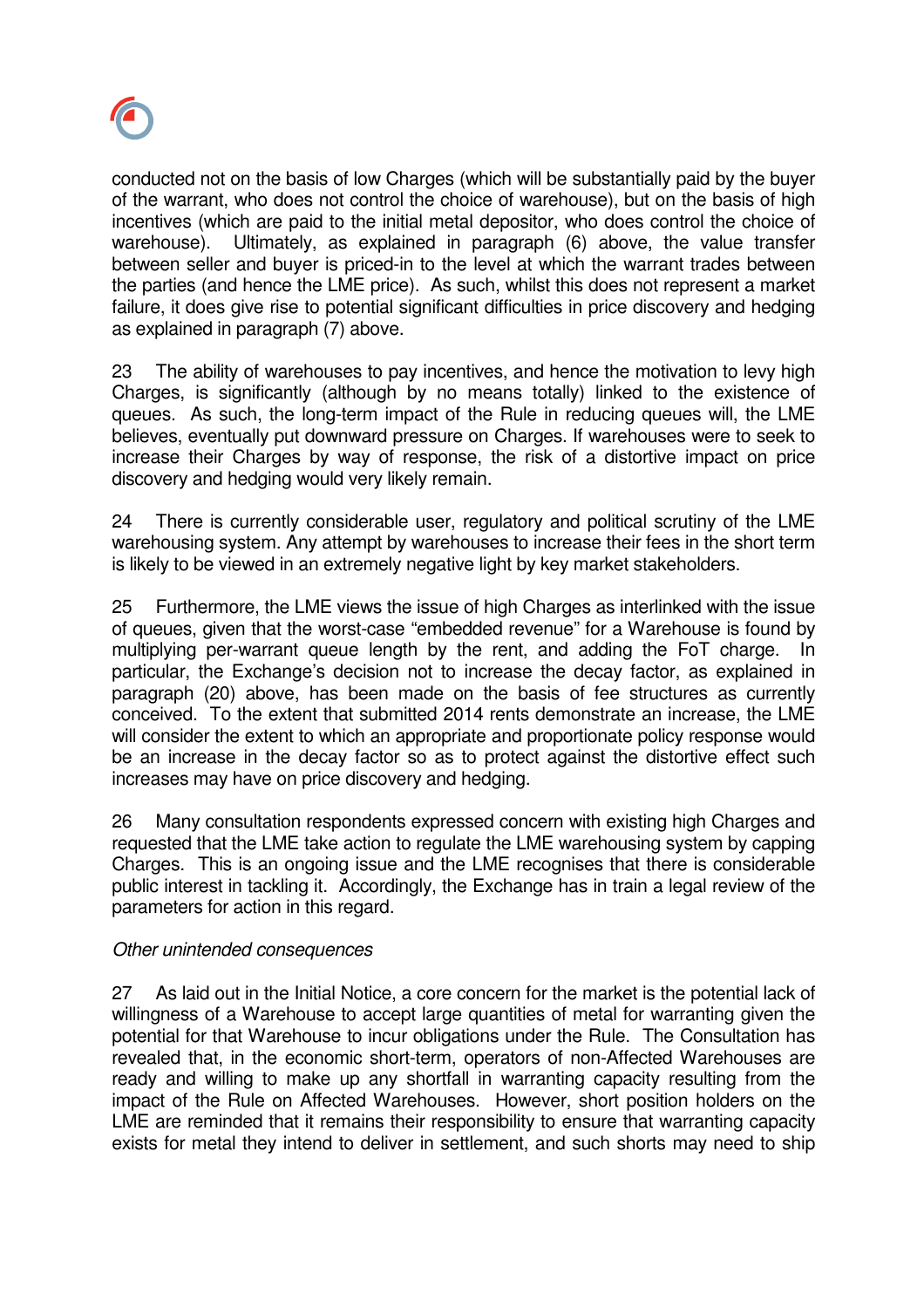

metal to non-Affected Warehouses in order to ensure load-in.

28 In a cross-cycle economic context, the Exchange accepts that the existence of the Rule may disincentivise investment in new LME warehouse capacity in a time of net load-in (such as seen during the last economic crisis). While the Exchange is confident that economics will still act to create new capacity, the market should be aware that the costs of warranting may increase in such a scenario.

29 The Exchange fully accepts that a probable effect of the Rule will be to reduce the quantities of metal within the LME system. However, the LME believes that the natural demand drivers for LME warehousing (including the need for deliverable warrants and the verifiable service standard provided by LME-licensed warehouses) will remain – and, furthermore, that addressing the issues of queues and Charges should further enhance the attractiveness of the LME warehouse offering.

30 A number of respondents have indicated that, should a Warehouse experience difficulty in increasing load-out under the Rule, there will exist greater scope for conflict between warehouses and metal owners around logistics – and, in particular, the treatment of metal owners who fail to meet their load-out slots. If such issues become apparent in respect of a given Affected Warehouse, the LME will be empowered to issue location-specific logistical guidance clarifying the responsibilities of both warehouse operators and metal owners.

## Technical and logistical issues

31 The issue of re-warranting (i.e. the decision by a metal user in a queue at a particular Warehouse to reverse the load-out request and return that metal to warrant in the same Warehouse) continues to cause significant confusion in the market. The LME reaffirms that Warehouses are not permitted to use re-warranting in order to reduce their total load-out – regardless of re-warranting behaviour, the total amount of physical metal leaving a Warehouse must comply with the minimum load-out requirements. As such, the effect of re-warranting is simply that owners sitting later in the queue than the rewarranted metal are invited to move their slots forward. Any attempt to re-warrant at a point close to the scheduled load-out date, such that the slot could not be practically offered to a player later in the queue, would be immediately visible to the LME in respect of metal load-out rates, and may be viewed as abusive conduct on the part of the Warehouse that would expose it to the possibility of disciplinary action pursuant to its Warehouse Agreement.

32 Accordingly, the intention of the Rule was that re-warranted metal would not be counted towards load-in (hence use of the term "new metal placed on-warrant"), otherwise there would arise an inequitable balance for the Warehouse. Consider the case where metal was loaded in, cancelled, re-warranted, cancelled again and then loaded-out. Were re-warranted metal to be counted towards load-in, then there would be two load-in entries (once when the metal was initially warranted, and once when it was re-warranted), against only one load-out entry (when the metal finally left the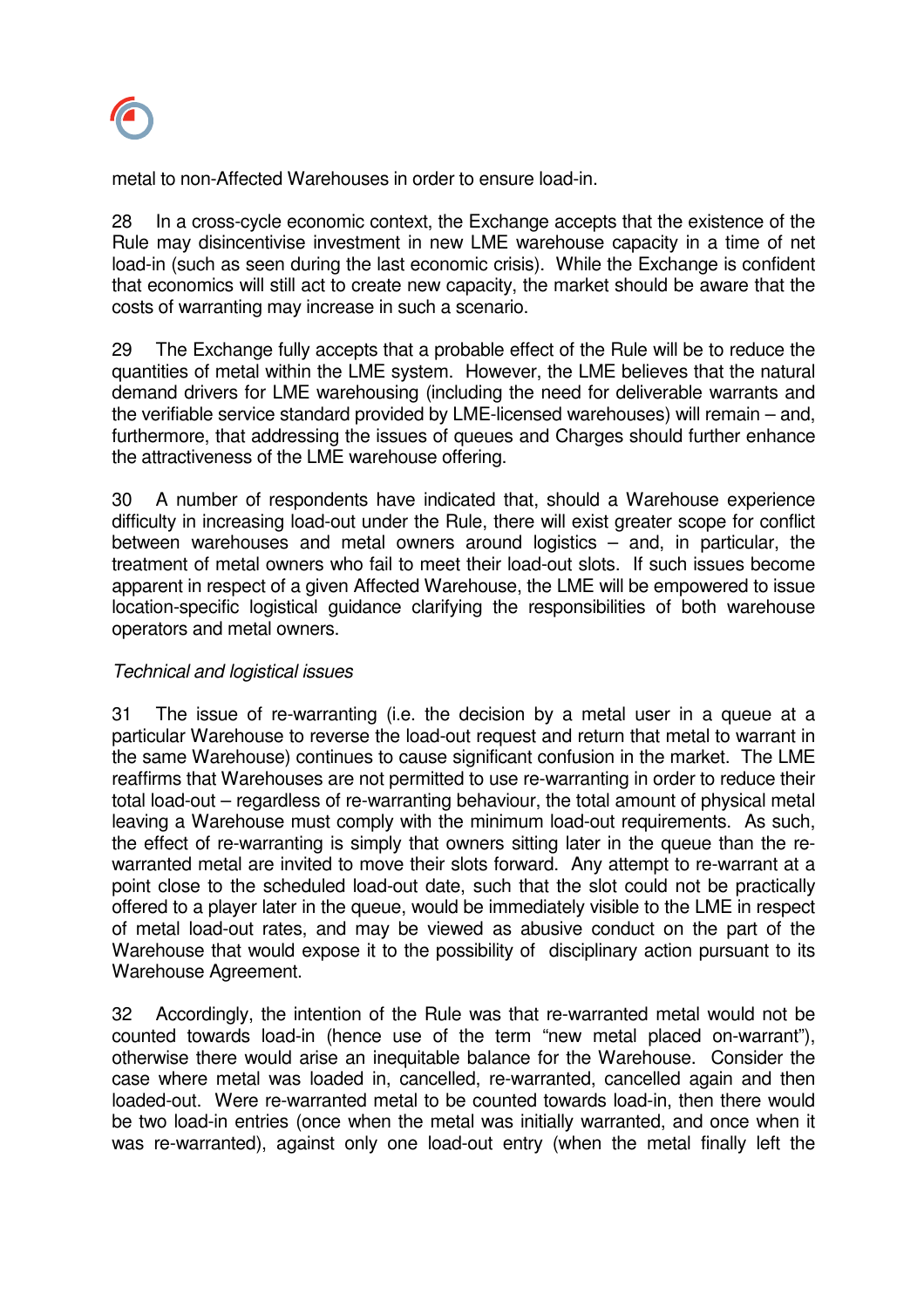

Warehouse). Accordingly, the fact that re-warranted metal will not count towards load-in has been further clarified in the wording of the Rule.

33 A number of Affected Warehouses queried whether the calculation of the Cumulative Incremental Load-Out Requirement should be conducted on a daily basis. A daily methodology was initially chosen by the LME to address the issues of a Warehouse which may be an Affected Warehouse on one day, and a non-Affected Warehouse on another day. However, this does have the effect that greater load-out requirements attach to a Warehouse creating a large number of warrants on certain Business Days, compared to a Warehouse creating an equal number of warrants on each Business Day. As such, the LME is not averse to moving to an approach of averaging over the Calculation Period. However, to avoid potential manipulation, it will be necessary for the Rule to apply for the entirety of a Calculation Period if the Warehouse is an Affected Warehouse for any portion of that Calculation Period. Discussions during the Consultation suggested that warehouse operators are comfortable with this methodology, and an adjustment has hence been made to the wording of the Rule. For the avoidance of doubt, this would not change the expected queue decay profile under the scenarios modelled by the LME.

34 The issue of Rule complexity was additionally raised. In general, the Consultation suggested that such complexity is manageable. The LME will work closely with warehouse companies on queue scheduling and monitoring in respect of Affected Warehouses.

35 Separately, the Consultation identified a concern in respect of steel billet. The conversion of this contract from a global to a European basis has resulted in warranted steel in non-European Warehouses requiring to be either withdrawn by the warrant holder by 30 May 2014, or shipped (at the expense of the current Warehouse) to a European good delivery location. However, the withdrawal of metal (which often is desired by both the metal owner and the Warehouse) is made more difficult by the fact that the cancelled steel often sits in queues, and – because the warehouse operator must obey the ordering of the queue – it will not be possible for the steel to be loadedout before the deadline. Accordingly, it is proposed that a separate load-out be required for steel at the minimum levels set out in the revised LME Policy Regarding the Approval of Warehouses. Given that steel is stored separately from non-ferrous metals, this also represents a logical approach from a logistical perspective.

## **Action: Enhance LME powers to address queue formation**

36 It has been suggested by a number of respondents that, even under the Rule, a warehouse operator could still incentivise a large queue, or alternatively operate queues just below the threshold in multiple locations. More generally, it has been suggested that the LME should enforce the powers under the Warehousing Agreement to restrict "exceptional inducements", and their role in the creation of queues.

37 Rather than attempt to legislate for particular behaviour, it is felt more appropriate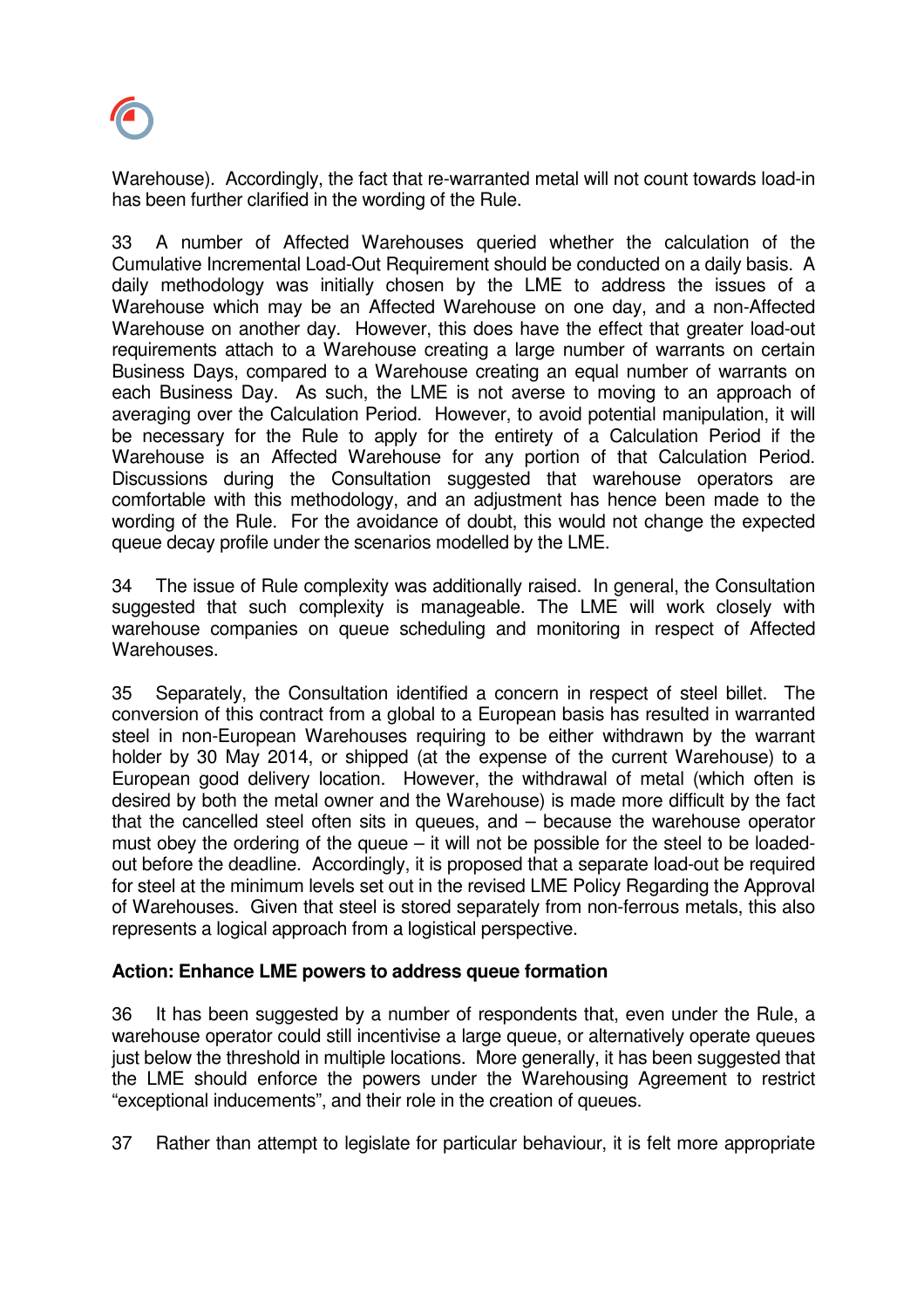

to provide a general power to the LME to investigate the formation of queues, including the right to compel Warehouses to disclose incentives paid to attract metal into the Warehouse, and the provenance of metal coming in to the Warehouse (which may help to identify the possible existence of "circular" metals flows between Warehouses). Having investigated thoroughly, the LME would be empowered to form a view as to whether an attempt has been made by the Warehouse to artificially create a queue by the use of incentives, and impose greater requirements on that Warehouse. Where justified to address such abusive behaviour, the Exchange would have the power to implement various measures, including imposing the Rule on any Warehouse with a queue even below the threshold number of days, and to increase the decay factor in respect of a Warehouse which would be subject to the Rule in any event.

38 Additionally, many respondents have advanced, as an alternative to the Rule, the concept of banning the charging of rents in queues. Such action would fundamentally re-engineer the economics of an implied contract between the metal owner and the Warehouse, and could additionally give rise to unintended consequences (such as an increase in warehouse FoT rates to compensate for lost queue revenues). Whilst the LME tends to the view that the Rule represents a more balanced market approach, nevertheless it considers it appropriate to have a legal review conducted to inform its understanding of the situation and its additional policy options.

## **Action: Further deliver market transparency**

39 In relation to warehousing, transparency is provided by the various stock information issued by the LME on a per-location basis. In the Consultation, various respondents have requested more detailed information at a per-Warehouse level (which the LME is currently prohibited from disseminating due to confidentiality provisions in the Warehousing Agreement). The Exchange notes this, but is conscious that market participants may attempt to process detailed data on a real time basis and execute immediate trading or warrant cancellation decisions as a result. The LME does not believe it is desirable to create a "high frequency warrant market" of this nature.

40 Accordingly, the LME intends to provide, on a regular but delayed basis, per-Warehouse information, and will amend the Warehousing Agreement accordingly. The LME will work with market participants to define the precise format of such report.

41 More generally, the Consultation has highlighted a market demand for broader transparency – in particular, the publication of a "commitment of traders" report. Although the Exchange does not believe that such a report would have any effect on the issues of queues and premiums, it is separately felt appropriate for the LME to publish such data. The Executive has initiated dialogue with market participants on the desired format of such a report, and dissemination of the resultant report will be initiated once the necessary technical work has been undertaken.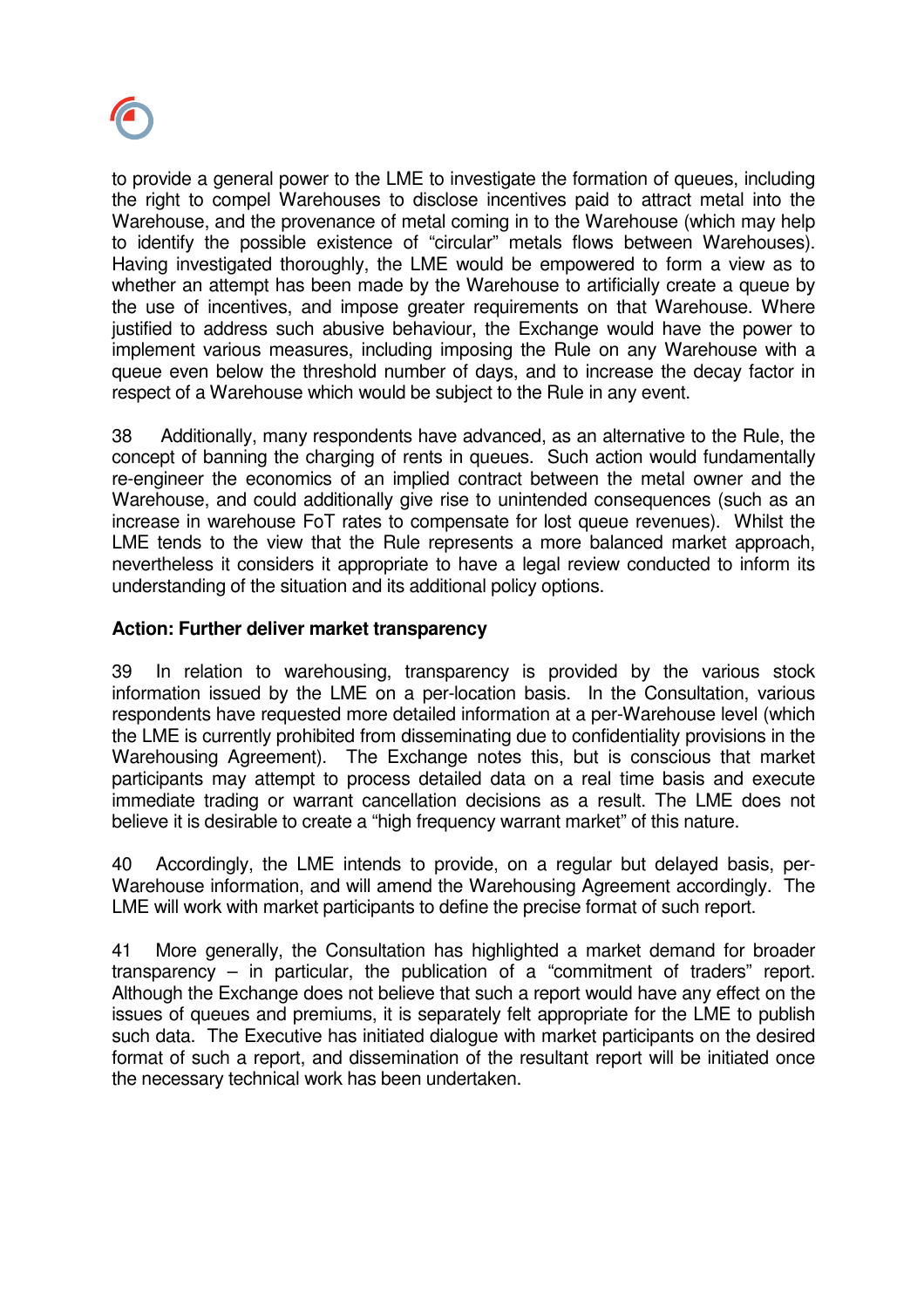

## **Action: Investigate solutions to aid premium discovery and hedging**

42 A number of respondents expressed a desire for the LME to offer products to enable premium discovery, premium hedging, warrant transfers and synthetic warrant fungibility solutions. These approaches have been offered in some cases as an alternative to the Proposal, and in some cases as a complement.

43 The LME does not believe that even the successful introduction of such solutions would remove the core requirement to take action targeting queues, and as such these are not viewed as alternatives to the Rule. However, the LME will commit to a full investigation, working with market participants, as to the viability of such products.

44 However, it must be highlighted that the LME would only consider launching such products if it could be shown that such products would give rise to effective price discovery. In particular, the Consultation has revealed significant market concern in respect of potential cash-settled contracts based on survey-priced premiums, given the issues in diligencing such price benchmarks. Additionally, it is unclear from the Consultation whether such products would be supported by the broker community, given the attractive over-the-counter market currently operating in this space.

#### **Action: Enhance communication, representation and review**

45 The LME is extremely grateful to all those who have participated in the Consultation, and feels that the quality of dialogue represents a strong basis for ongoing communication with the global metals markets. In particular, the Executive will commit to follow-up meetings with all Consultation participants, and other interested market users, to explain in detail the conclusions of the Consultation.

46 The Consultation has identified a common view from industry that the physical market is not well-represented in the LME's governance structures. Although this is demonstrably untrue for the various metals committees, and four of the 14 User Committee members are representatives of the physical industry, it is valid to note the absence, for example, of an aluminium fabricator on the User Committee.

47 As such, the LME will create a Physical Market Committee, with invited representatives from across the physical industry, including those individuals who have been most engaged in this Consultation. The Chairman of the Physical Market Committee will be represented on both the Warehousing Committee and the User Committee, and through the User Committee will have representation to the LME Board. The terms of reference of the Warehousing Committee will additionally be reviewed.

48 The LME will also continue with its policy of six-monthly review of its warehousing arrangements. In this context, the Exchange will consider specifically the operation of the Rule and its impact on queues. The Physical Market Committee will be expected to play a significant role in this ongoing review process, and views will additionally be solicited from all Consultation respondents.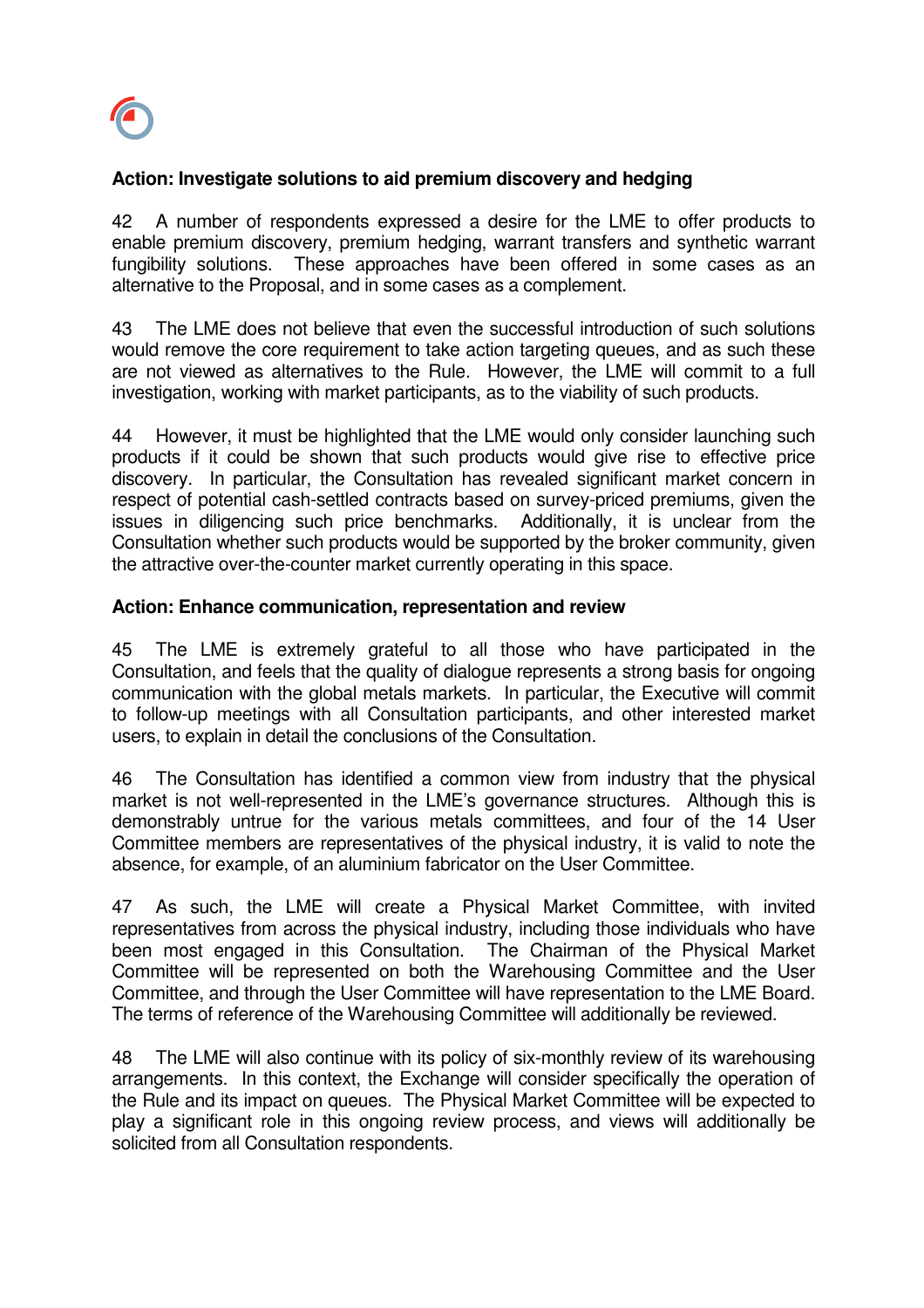#### **Action: Fully review warehousing rules**

49 An observation made by several Consultation respondents has been the LME's rules in respect of good delivery locations, warehousing companies and sheds. In particular, the question has been raised as to whether certain requirements may be outdated, or new provisions may be required. Additionally, although the role of ExCom and the Board as the decision-making bodies is well-understood, several respondents also felt it appropriate to clarify the advisory roles of the various LME Committees in both approvals and rule-making.

50 Accordingly, the LME will commission a full review by external logistics consultants to consider these items, and to express an independent view on reasonable operational expectations and requirements for the loading-in, holding and loading-out of metals. The precise terms of reference for this review will be determined by the Executive, in consultation with relevant Committees.

51 During the course of this review, applications will continue to be accepted for new good delivery locations, warehousing companies and sheds. However, the Executive may choose to delay the approval of such applications, and any applications currently inprocess, if it is believed that the results of the review may impact any specific approval decision.

52 As part of this process, the LME will work with external counsel to review the effectiveness of the Warehousing Agreement.

## **Action: Reaffirm existing best-practice information barrier policy**

53 The LME believes that its information barrier policy (set out in Notice 11/334 : A326 : W173) represents market best practice. In particular, the requirement for annual external audits gives the LME significant confidence that its rules are being applied by warehousing companies.

54 Furthermore, although Consultation respondents have cited ownership linkages between warehouses and trading companies as a source of potential concern, the LME has not identified any actual harm arising from vertical ownership structures, above the commercial arrangements which could validly exist between a trader and warehousing company with no ownership linkage

55 As part of its market engagement initiatives, the LME will commit to inform the market, on an annual basis, once it has received the required third-party audits in respect of information barriers at the warehouse operators, and identify any general issues arising therefrom. Additionally, with the assistance of external counsel, the LME will continue to monitor the sufficiency of the information barrier requirements.